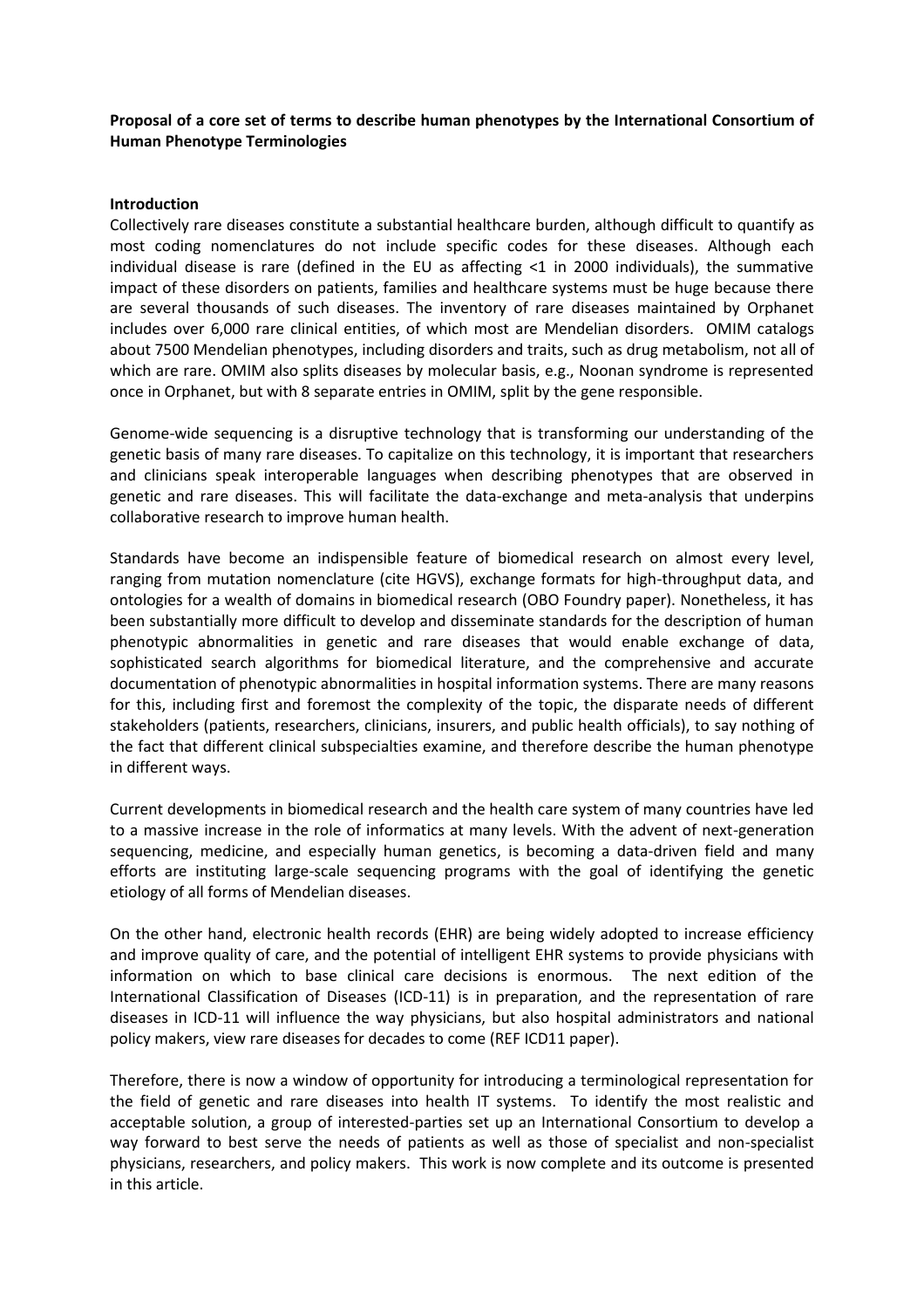## **Methods**

The consortium was set up by inviting to a workshop, in Paris in September 2012, the project leaders of terminologies in use among the genetic and rare diseases community of researchers and expert clinicians. The purpose was to explore the current state of the terminologies then to discuss the possible options for these terminologies to converge toward a common core terminology.

Given the multitude of needs and applications in the field of genetic and rare diseases, it is not currently realistic or even desirable to have one terminology for all applications in the way that, say, Gene Ontology has become the lingua franca for describing functions, processes, and localizations of gene products. Prominent terminologies for genetic medicine have different focuses and user bases. The Orphanet thesaurus of signs and symptoms is intended for use by clinicians who are not necessarily geneticists, while the London Dysmorphology Database and POSSUM have terminologies used to index pictorial atlases of genetic disease. The Human Phenotype Ontology has been developed to enable computational analysis of human disease manifestations. PhenoDB was intended to enable quick entry of phenotypic features by clinicians (or allied health care providers). The Elements of Morphology group has developed a glossary of state of the art definitions for about 750 phenotypic features related to dysmorphology. Generalist systems, such as the ICD and SNOMED CT, do not currently comprise many of these features, meaning that they are generally coded, if at all, using more general concepts.

A consensus strategy was defined and its deployment was assigned to one of the represented group (Orphanet).

The consensus strategy was the following:

1- Given the multitude of needs and applications in the field of rare diseases, it is not currently realistic or even desirable to have one terminology for all applications. Prominent terminologies have different focuses and user bases. The Orphanet thesaurus of signs and symptoms is intended for use by clinicians who are not necessarily geneticists. The Human Phenotype Ontology has been developed to enable computational analysis of human disease manifestations. PhenoDB is intended to enable quick entry of phenotypic features by clinicians (or health care providers). The Elements of Morphology is a glossary of state of the art definitions for phenotypic features. Generalist systems such as the ICD and SNOMED CT do not currently comprise many of these features, meaning that they are coded, if at all, using more general concepts;

2- The expert group will agree upon a core set of about 2 000 terms that represent the major phenotypic abnormalities encountered in persons with rare diseases which will be cross-matched with the available terminologies. This core set of terms will be recommended for use in any new information system intended to collect phenotypic data, either for research or clinical purposes. They will be published together with definitions;

3- The core set of phenotypic terms will be set up by comparing the different terminologies, considering that terms used by the majority of them are likely to constitute the candidates for standard terms. The Orphanet team will carry out the preparatory work and the expert group will act as reviewers and decision makers to ensure that there is a good coverage of all body systems for which descriptors are needed;

4- This set of terms will be proposed for inclusion in SNOMED CT and ICD-11;

5- As there is a need to continuously revise the proposal, the expert group proposes to set up an International Consortium of Human Phenotype Terminologies. Therefore, the core set of terms will be named ICHPT codes.

A second workshop was organized in Boston in October 2013 to review in detail the proposal prepared. When the list of terms to be included in any nomenclature was finalized, it was sent to every participating terminology for inclusion, to allow cross-referencing terminologies for interoperability between phenotype databases.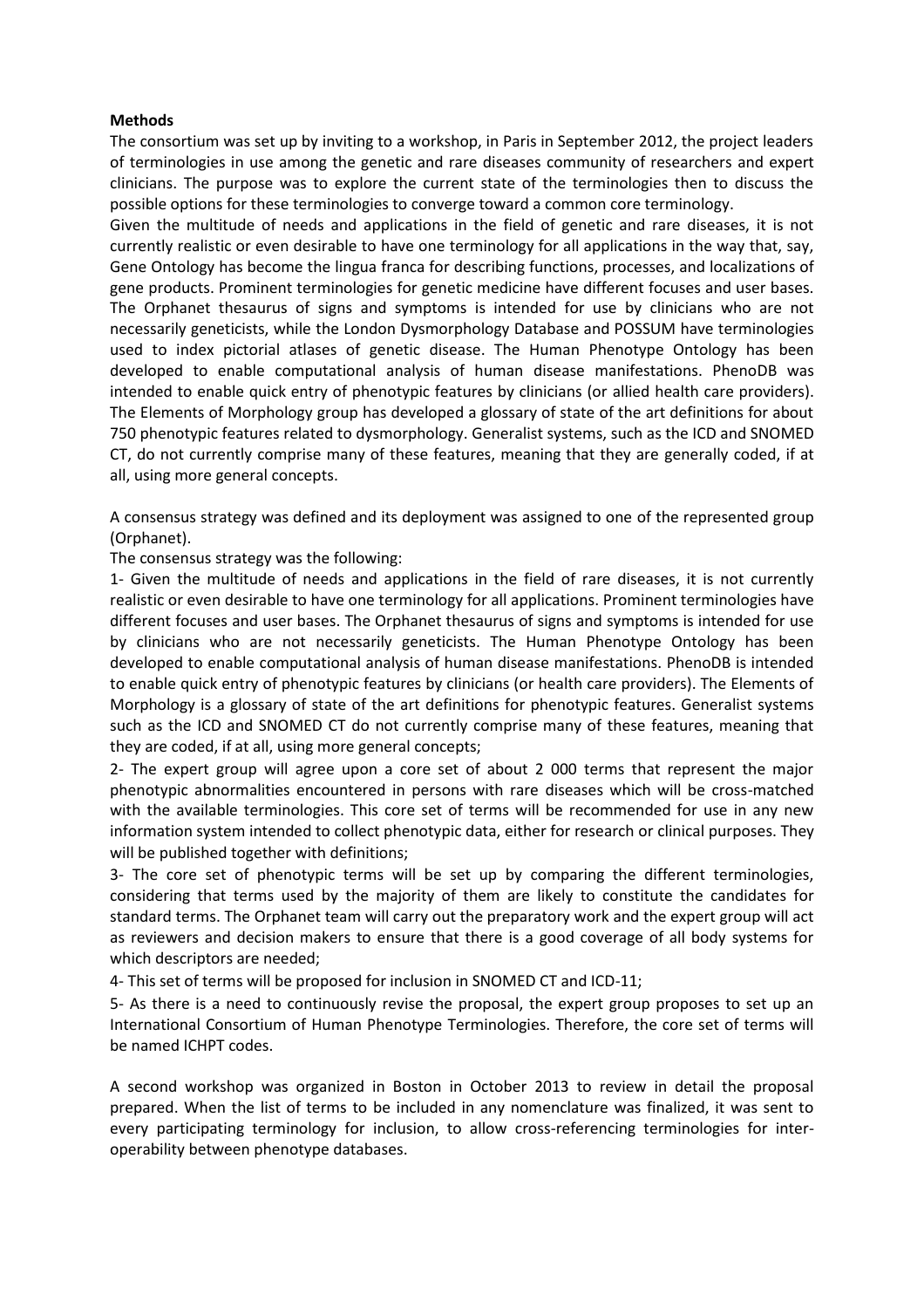## **Results**

The groups responsible for the above named terminology have agreed upon a core set of terms that represent the major phenotypic abnormalities encountered in persons with rare diseases.

The corresponding terms in our ontologies and terminologies have been supplied with cross references such that it will now be a trivial task to integrate data from many different kinds of databases. The core terms are identified by generating mappings between the various terminologies using text mining followed by manual curation. The mappings are based on term names and where available synonyms and definitions. In this way, all of the terms from all of the terminologies are ranked according to the number of terminologies in which they were found. We reasoned that terms found in multiple terminologies were likely to be used by a wide spectrum of stakeholders and therefore deserve to be represented in the core set of terms. These terms were reviewed by hand, and a preferred name, synonyms and definition were agreed upon in a series of telephone conferences and meetings. Our goal was to choose a set of core terms that would allow a "balanced" description of the features of rare disease, and the final list of terms was determined based on both the frequency of use of the terms in the various terminologies, and also, subjectively, to provide terms to describe arbitrary phenotypes at a level of granularity that is optimal for communication between medical specialties (for instance, a retinal specialist might describe an abnormality of the retinal artery differently to a geneticist than to another retinal specialist).

We are working to get this set of terms included in SNOMED CT and ICD-11. Once this has been done, then information flow from EHRs to researchers and back, and between different databases in human genetics and other fields of medicine, will be dramatically improved. For the first time, there will be an adequate representation of genetic and rare diseases in hospital IT systems, which ideally will lead policy makers to appropriate resources according to the true frequency of rare diseases amongst patients. Although different terminologies will continue to have different representations of many specialized areas of the human phenotype, the agreement about a core set of terms will mean that it is possible to integrate data from specialist and generalist databases for research purposes, e.g., to search for additional patients carrying a mutation in a suspected novel disease gene in several databases. If researchers require resources offered by only one of the terminologies that have agreed on the core set, they can use their preferred terminology but still be able to integrate their data at a certain level of granularity simply by subsuming annotations to the level of the common terms.